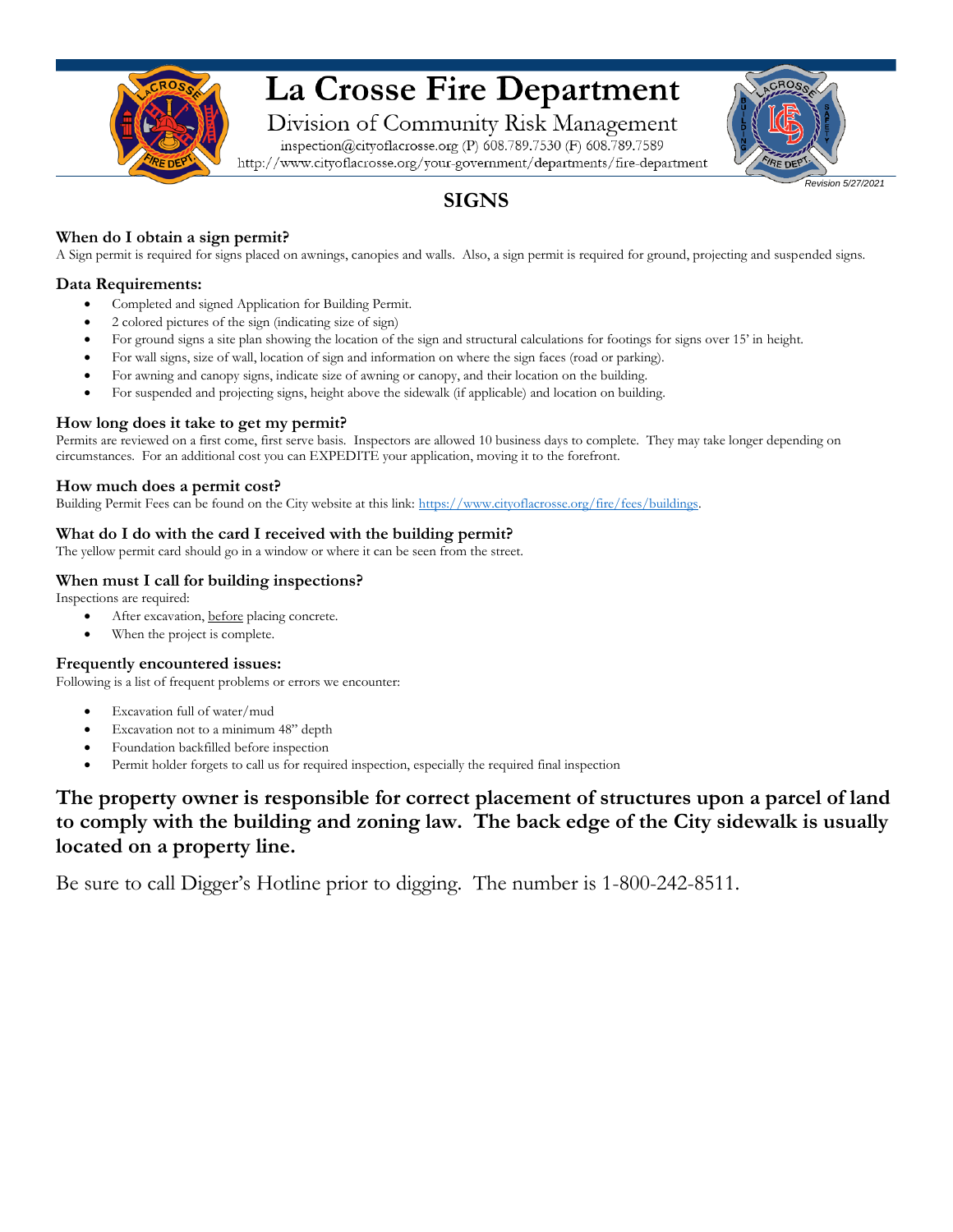

## La Crosse Fire Department

Division of Community Risk Management<br>inspection@cityoflacrosse.org (P) 608.789.7530 (F) 608.789.7589<br>http://www.cityoflacrosse.org/your-government/departments/fire-department

je dej *Revision 5/27/2021*

### **APPLICATION FOR BUILDING PERMIT**

|                                                                                                                                                                                                                                                                                                                                                                                                                                                                                                                                                                                                                                                                                                                                                                                                                                                                                                                                                                                                                        |                                 |  |                                                                           |                                                                                            |                        |                                  |                                                                | Parcel Number: |                                 |  |
|------------------------------------------------------------------------------------------------------------------------------------------------------------------------------------------------------------------------------------------------------------------------------------------------------------------------------------------------------------------------------------------------------------------------------------------------------------------------------------------------------------------------------------------------------------------------------------------------------------------------------------------------------------------------------------------------------------------------------------------------------------------------------------------------------------------------------------------------------------------------------------------------------------------------------------------------------------------------------------------------------------------------|---------------------------------|--|---------------------------------------------------------------------------|--------------------------------------------------------------------------------------------|------------------------|----------------------------------|----------------------------------------------------------------|----------------|---------------------------------|--|
| <b>OWNER INFORMATION</b>                                                                                                                                                                                                                                                                                                                                                                                                                                                                                                                                                                                                                                                                                                                                                                                                                                                                                                                                                                                               |                                 |  |                                                                           |                                                                                            |                        |                                  |                                                                |                |                                 |  |
| Name:                                                                                                                                                                                                                                                                                                                                                                                                                                                                                                                                                                                                                                                                                                                                                                                                                                                                                                                                                                                                                  |                                 |  |                                                                           |                                                                                            |                        |                                  |                                                                |                |                                 |  |
| Ameridown Factory Outlet - Hanover Direct                                                                                                                                                                                                                                                                                                                                                                                                                                                                                                                                                                                                                                                                                                                                                                                                                                                                                                                                                                              |                                 |  |                                                                           |                                                                                            |                        |                                  |                                                                |                |                                 |  |
| <b>Address of Above: Street</b>                                                                                                                                                                                                                                                                                                                                                                                                                                                                                                                                                                                                                                                                                                                                                                                                                                                                                                                                                                                        |                                 |  |                                                                           |                                                                                            |                        | City                             |                                                                | State          | Zip Code                        |  |
| 2929 Airport Rd                                                                                                                                                                                                                                                                                                                                                                                                                                                                                                                                                                                                                                                                                                                                                                                                                                                                                                                                                                                                        |                                 |  |                                                                           |                                                                                            |                        | La Crosse                        |                                                                | WI             | 54603                           |  |
| Phone:                                                                                                                                                                                                                                                                                                                                                                                                                                                                                                                                                                                                                                                                                                                                                                                                                                                                                                                                                                                                                 | Cell:                           |  |                                                                           | Fax:                                                                                       |                        | Email:                           |                                                                |                |                                 |  |
| 608.791.5891                                                                                                                                                                                                                                                                                                                                                                                                                                                                                                                                                                                                                                                                                                                                                                                                                                                                                                                                                                                                           |                                 |  |                                                                           |                                                                                            |                        | tlarsen@hanoverdirect.com        |                                                                |                |                                 |  |
| <b>CONTRACTOR INFORMATION</b>                                                                                                                                                                                                                                                                                                                                                                                                                                                                                                                                                                                                                                                                                                                                                                                                                                                                                                                                                                                          |                                 |  |                                                                           |                                                                                            |                        |                                  |                                                                |                |                                 |  |
| Name:                                                                                                                                                                                                                                                                                                                                                                                                                                                                                                                                                                                                                                                                                                                                                                                                                                                                                                                                                                                                                  |                                 |  |                                                                           |                                                                                            |                        |                                  |                                                                |                |                                 |  |
| La Crosse Sign Group                                                                                                                                                                                                                                                                                                                                                                                                                                                                                                                                                                                                                                                                                                                                                                                                                                                                                                                                                                                                   |                                 |  |                                                                           |                                                                                            |                        |                                  |                                                                |                |                                 |  |
|                                                                                                                                                                                                                                                                                                                                                                                                                                                                                                                                                                                                                                                                                                                                                                                                                                                                                                                                                                                                                        | <b>Address of Above: Street</b> |  |                                                                           |                                                                                            |                        | City<br>Zip Code<br><b>State</b> |                                                                |                |                                 |  |
|                                                                                                                                                                                                                                                                                                                                                                                                                                                                                                                                                                                                                                                                                                                                                                                                                                                                                                                                                                                                                        | 1450 Oak Forest Dr              |  |                                                                           |                                                                                            |                        | Onalaska                         |                                                                | WI             | 54650                           |  |
| Phone:                                                                                                                                                                                                                                                                                                                                                                                                                                                                                                                                                                                                                                                                                                                                                                                                                                                                                                                                                                                                                 | Cell:                           |  |                                                                           | Fax:                                                                                       |                        | Email:                           |                                                                |                |                                 |  |
| 608.781.1450                                                                                                                                                                                                                                                                                                                                                                                                                                                                                                                                                                                                                                                                                                                                                                                                                                                                                                                                                                                                           |                                 |  |                                                                           | 608.781.1451                                                                               |                        | matt.garves@lacrossesign.com     |                                                                |                |                                 |  |
| PROJECT INFORMATION                                                                                                                                                                                                                                                                                                                                                                                                                                                                                                                                                                                                                                                                                                                                                                                                                                                                                                                                                                                                    |                                 |  |                                                                           |                                                                                            |                        |                                  |                                                                |                |                                 |  |
| <b>Project Address:</b>                                                                                                                                                                                                                                                                                                                                                                                                                                                                                                                                                                                                                                                                                                                                                                                                                                                                                                                                                                                                |                                 |  |                                                                           |                                                                                            |                        |                                  |                                                                |                |                                 |  |
| 2929 Airport Rd                                                                                                                                                                                                                                                                                                                                                                                                                                                                                                                                                                                                                                                                                                                                                                                                                                                                                                                                                                                                        |                                 |  |                                                                           |                                                                                            |                        |                                  |                                                                |                |                                 |  |
| <b>Construction Cost:</b>                                                                                                                                                                                                                                                                                                                                                                                                                                                                                                                                                                                                                                                                                                                                                                                                                                                                                                                                                                                              |                                 |  |                                                                           | <b>Description of Work:</b><br>If Demolition include intended use of land after demolition |                        |                                  |                                                                |                |                                 |  |
| \$600.00                                                                                                                                                                                                                                                                                                                                                                                                                                                                                                                                                                                                                                                                                                                                                                                                                                                                                                                                                                                                               |                                 |  | Installation of a 3'4" high x 24' wide non-lit sign. Sign to be installed |                                                                                            |                        |                                  |                                                                |                |                                 |  |
| <b>Project Type:</b><br>$\Box$ Building $\Box$ Addition $\Box$ Sign<br>$\Box$ Alteration/Remodel $\Box$ Demolition                                                                                                                                                                                                                                                                                                                                                                                                                                                                                                                                                                                                                                                                                                                                                                                                                                                                                                     |                                 |  |                                                                           |                                                                                            |                        |                                  | on south building elevation. Building is 27' high x 600' wide. |                |                                 |  |
|                                                                                                                                                                                                                                                                                                                                                                                                                                                                                                                                                                                                                                                                                                                                                                                                                                                                                                                                                                                                                        | Architect/Engineer Name:        |  |                                                                           | Architect/Engineer Phone:                                                                  |                        |                                  | Level of Alteration (per IEBC):                                |                |                                 |  |
|                                                                                                                                                                                                                                                                                                                                                                                                                                                                                                                                                                                                                                                                                                                                                                                                                                                                                                                                                                                                                        |                                 |  |                                                                           |                                                                                            |                        |                                  |                                                                |                |                                 |  |
| PROPERTY INFORMATION                                                                                                                                                                                                                                                                                                                                                                                                                                                                                                                                                                                                                                                                                                                                                                                                                                                                                                                                                                                                   |                                 |  |                                                                           |                                                                                            |                        |                                  |                                                                |                |                                 |  |
| Zoning:                                                                                                                                                                                                                                                                                                                                                                                                                                                                                                                                                                                                                                                                                                                                                                                                                                                                                                                                                                                                                |                                 |  | <b>Nbr. Dwling Units:</b>                                                 | <b>Flood Plain:</b>                                                                        |                        | <b>Fire Limits:</b>              |                                                                |                | <b>Archaeological District:</b> |  |
| M <sub>2</sub>                                                                                                                                                                                                                                                                                                                                                                                                                                                                                                                                                                                                                                                                                                                                                                                                                                                                                                                                                                                                         |                                 |  |                                                                           | $\Box$ Yes $\Box$ No                                                                       |                        | $\Box$ Yes $\Box$ No             |                                                                |                | $\Box$ Yes $\Box$ No            |  |
| <b>Building Construction Type:</b>                                                                                                                                                                                                                                                                                                                                                                                                                                                                                                                                                                                                                                                                                                                                                                                                                                                                                                                                                                                     |                                 |  |                                                                           |                                                                                            | <b>Occupancy Type:</b> |                                  |                                                                |                |                                 |  |
| <b>FEE INFORMATION</b>                                                                                                                                                                                                                                                                                                                                                                                                                                                                                                                                                                                                                                                                                                                                                                                                                                                                                                                                                                                                 |                                 |  |                                                                           |                                                                                            |                        |                                  |                                                                |                |                                 |  |
| Copies:                                                                                                                                                                                                                                                                                                                                                                                                                                                                                                                                                                                                                                                                                                                                                                                                                                                                                                                                                                                                                | <b>Plan Review:</b>             |  | Permit:                                                                   |                                                                                            | <b>Record Mtce:</b>    |                                  | Other:                                                         |                | Total:                          |  |
| \$                                                                                                                                                                                                                                                                                                                                                                                                                                                                                                                                                                                                                                                                                                                                                                                                                                                                                                                                                                                                                     | \$                              |  | \$                                                                        |                                                                                            | S                      |                                  | \$                                                             |                | \$                              |  |
| IT IS HEREBY AGREED between the applicant, as owner, owner's agent or servant, and the City of La Crosse that for and in consideration for the premises and of the permit to construct, erect, alter, move, raze, or install a<br>the occupancy of a building or property as above described, to be issued and granted by Fire Prevention and Building Safety of the City of La Crosse, that the work thereon will be done in accordance with the descriptions s<br>this statement, and as more fully described in the specifications and plans herewith filed; and it is further agreed to construct, erect, alter, move, raze or install and occupy in strict compliance with the ordinances of<br>Crosse, and to obey any and all lawful orders of Fire Prevention and Building Safety of the City of La Crosse and State of Wisconsin laws relating to the construction, alteration, repairs, removal and safety buildings and<br>structures and permanent building equipment.<br>La Crosse Sign Group/Matt Garves |                                 |  |                                                                           |                                                                                            |                        |                                  | 7/13/21                                                        |                | 1104371                         |  |
| Agent/Contractor:                                                                                                                                                                                                                                                                                                                                                                                                                                                                                                                                                                                                                                                                                                                                                                                                                                                                                                                                                                                                      |                                 |  | (Print)                                                                   |                                                                                            |                        | (Sign)                           |                                                                |                | (Date) (WI Cred/Qual)           |  |
|                                                                                                                                                                                                                                                                                                                                                                                                                                                                                                                                                                                                                                                                                                                                                                                                                                                                                                                                                                                                                        |                                 |  |                                                                           |                                                                                            |                        |                                  |                                                                |                |                                 |  |
| Owner:                                                                                                                                                                                                                                                                                                                                                                                                                                                                                                                                                                                                                                                                                                                                                                                                                                                                                                                                                                                                                 |                                 |  | (Print)                                                                   |                                                                                            |                        | (Sign)                           |                                                                | (Date)         |                                 |  |

|                                  | ິ          |       |
|----------------------------------|------------|-------|
| <b>OFFICE USE</b><br><b>ONLY</b> |            |       |
| <b>Application Approved:</b>     | Inspector: | Date: |